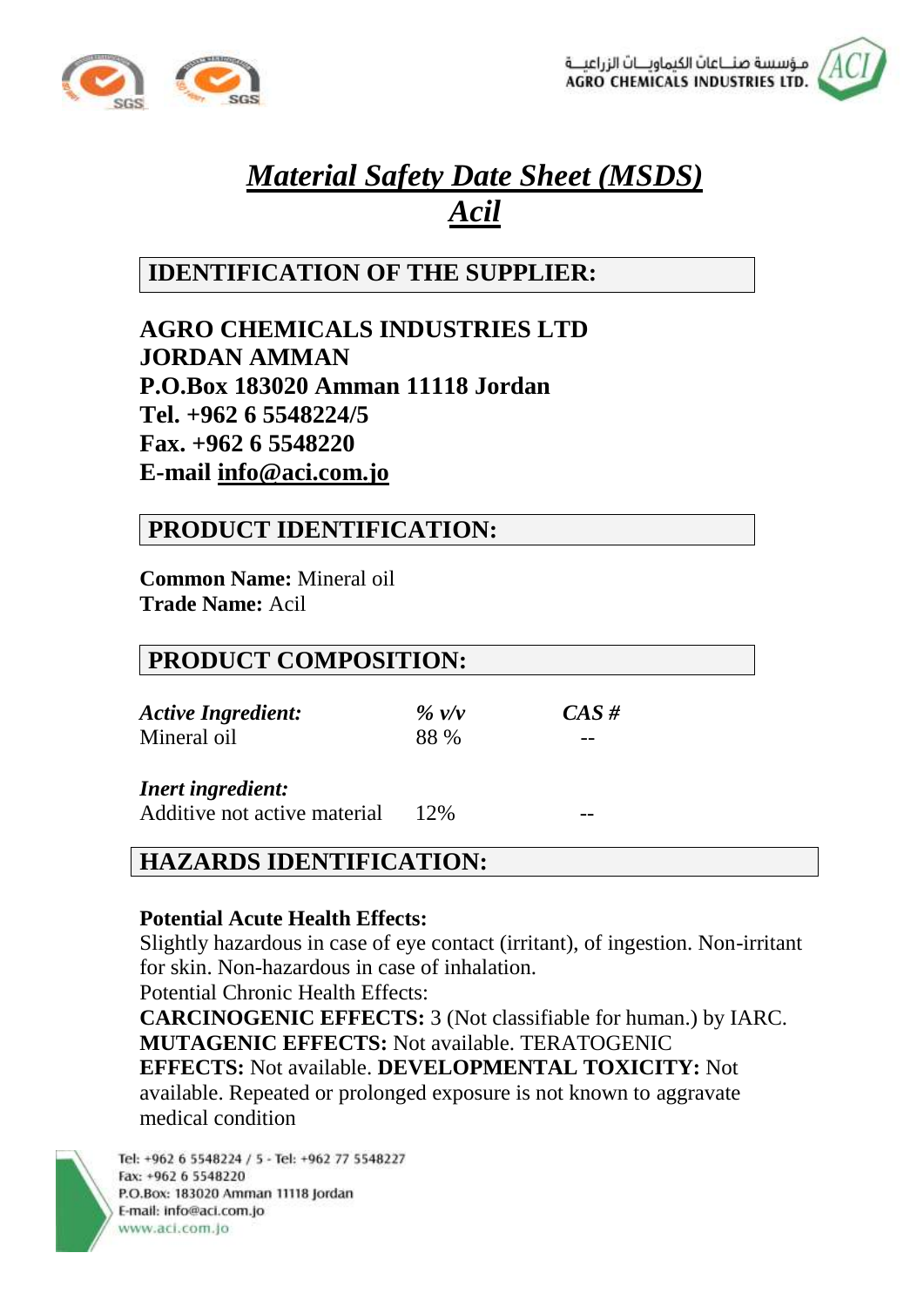



# **FIRST-AID MEAUSRES:**

### **Eye Contact:**

Check for and remove any contact lenses. In case of contact, immediately flush eyes with plenty of water for at least 15 minutes. Get medical attention if irritation occurs.

**Skin Contact:** Wash with soap and water. Get medical attention if irritation develops.

Serious Skin Contact: Not available.

#### **Inhalation:**

If inhaled, remove to fresh air. If not breathing, give artificial respiration. If breathing is difficult, give oxygen. Get medical attention.

Serious Inhalation: Not available.

#### **Ingestion:**

Do NOT induce vomiting unless directed to do so by medical personnel. Never give anything by mouth to an unconscious person. If large quantities of this material are swallowed, call a physician immediately. Loosen tight clothing such as a collar, tie, belt or waistband.

# **FIRE-FIGHTING MEASURES: -**

**Flammability of the Product:** May be combustible at high temperature. **Auto-Ignition Temperature:** Not available.

**Flash Points:** CLOSED CUP: 168.33°C (335°F).

**Flammable Limits:** Not available.

**Products of Combustion:** Not available.

### **Fire Hazards in Presence of Various Substances:**

Slightly flammable to flammable in presence of open flames and sparks, of heat. Non-flammable in presence of shocks.

#### **Explosion Hazards in Presence of Various Substances:**

Risks of explosion of the product in presence of mechanical impact: Not available. Risks of explosion of the product in presence of static discharge: Not available.

### **Fire Fighting Media and Instructions:**

**SMALL FIRE:** Use DRY chemical powder. **LARGE FIRE:** Use water spray, fog or foam. Do not use water jet.

**Special Remarks on Fire Hazards:** Not available.

**Special Remarks on Explosion Hazards:** Not available.

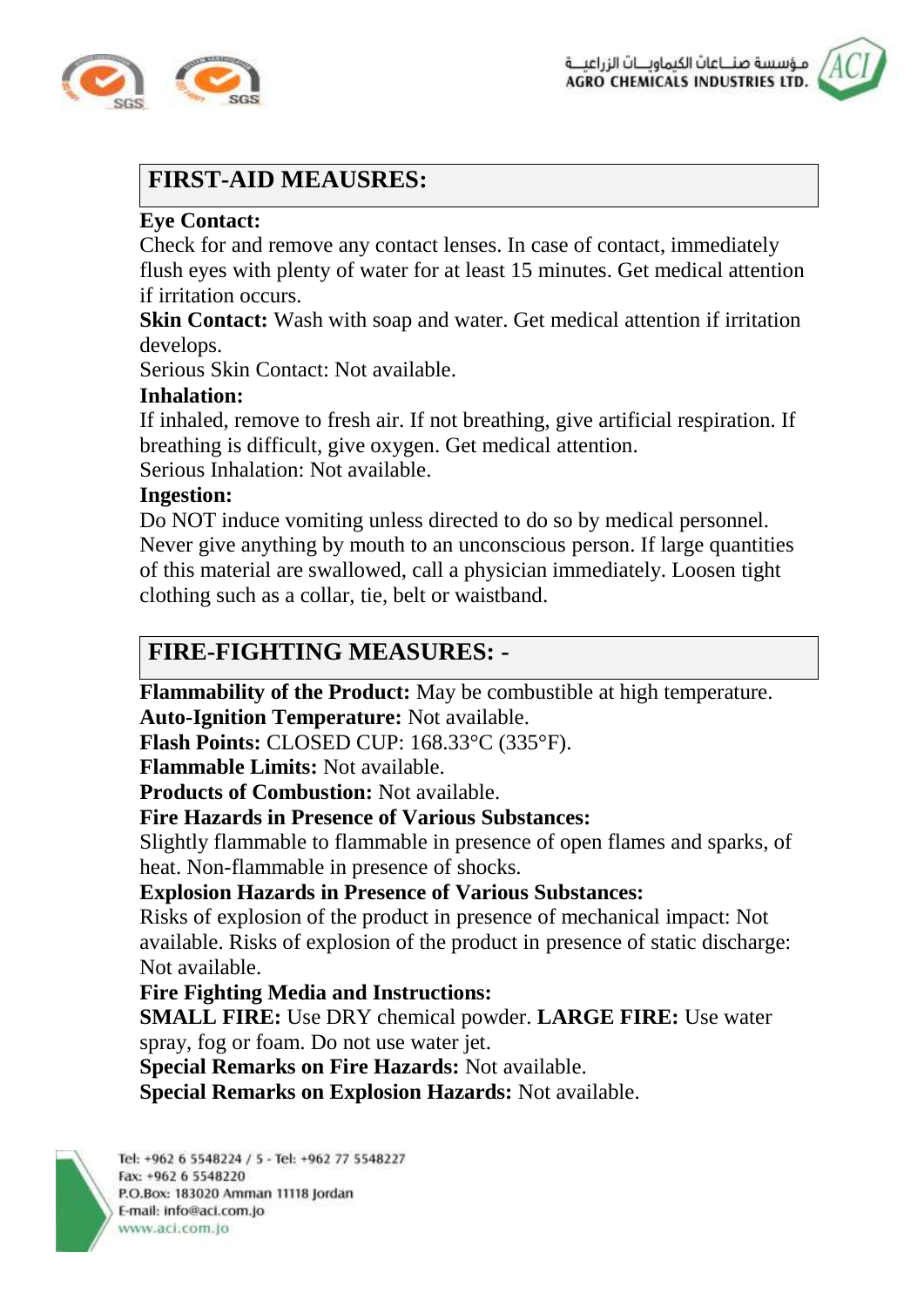



# **ACCIDENTAL RELEASE:**

#### **Evacuation Procedures:**

Isolate area. Keep unnecessary personnel away. Surfaces may become slippery after spillage.

#### **Personal precautions:**

Use personal protective equipment.

#### **Environmental precautions:**

Runoff from fire control or dilution water may cause pollution.

#### **Methods for cleaning up:**

Absorb with earth, sand or other non-combustible material and transfer to containers for later disposal.

#### **Containment Procedures:**

Prevent entry into waterways, sewers, basements or confined areas. Scoop up used absorbent into drums or other appropriate container.

# **PERSONAL PROTECTION/SAFTETY:**

#### **Occupational exposure controls:**

Handle in accordance with good industrial hygiene and safety practice for diagnostics.

#### **Engineering measures to reduce exposure:**

No special ventilation requirements.

#### **Hygiene measures:**

Wash hands before breaks and immediately after handling the product.

#### **Respiratory protection:**

A NIOSH- approved air purifying respirator with an organic vapor cartridge or canister may be permissible under certain circumstances where airborne concentrations are expected to exceed exposure limits

#### **Hand protection:**

Impervious gloves.

#### **Eye protection:**

Wear safety glasses with side shields.

#### **Skin and body protection:**

Wear oil-impervious garments if contact is unavoidable.

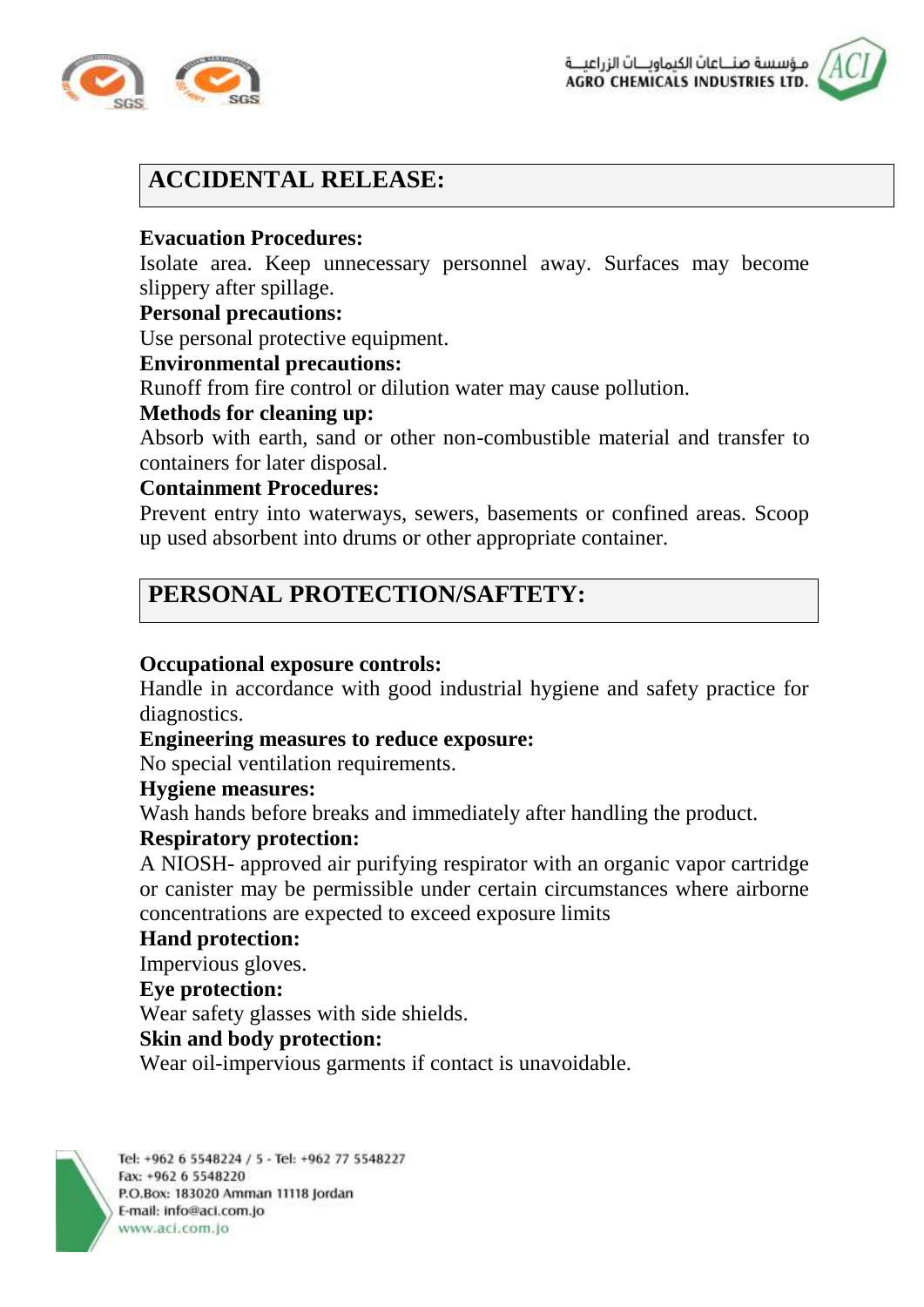



### **HANDLING AND STORAGE:**

#### **Precautions:**

Keep away from heat. Keep away from sources of ignition. Empty containers pose a fire risk; evaporate the residue under a fume hood. Ground all equipment containing material. Do not breathe gas/fumes/ vapor/spray. Keep away from incompatibles such as oxidizing agents.

**Storage:** Keep container tightly closed. Keep container in a cool, wellventilated area. Do not store above 24°C (75.2°F)

# **STABILITY AND REACTIVITY DATA:**

**Stability:** The product is stable.

**Conditions of Instability**: Excess heat, incompatiblesp. 4

**Incompatibility with various substances:** Reactive with oxidizing agents.

**Corrosivity:** Non-corrosive in presence of glass.

**Special Remarks on Reactivity:** May react with strong oxidizing agents **Special Remarks on Corrosivity:** Not available.

**Polymerization:** Will not occur.

# **TOXICOLOGICAL INFORMATION**:

**Routes of Entry:** Absorbed through skin. Eye contact.

#### **Toxicity to Animals:**

LD50: Not available. LC50: Not available.

**Chronic Effects on Humans:** CARCINOGENIC EFFECTS: 3 (Not classifiable for human.) by IARC.

#### **Other Toxic Effects on Humans:**

Slightly hazardous in case of ingestion. Non-irritant for skin. Non-hazardous in case of inhalation.

**Special Remarks on Toxicity to Animals:** Not available.

**Special Remarks on Chronic Effects on Humans:**

Highly refined mineral oils are not classified as human carcinogens. However, related forms (untreated and mildly-treated oils used in metal machining, mule spinning and jute processing) are listed as human carcinogens by both IARC (group 1) and NTP

**Special Remarks on other Toxic Effects on Humans:**

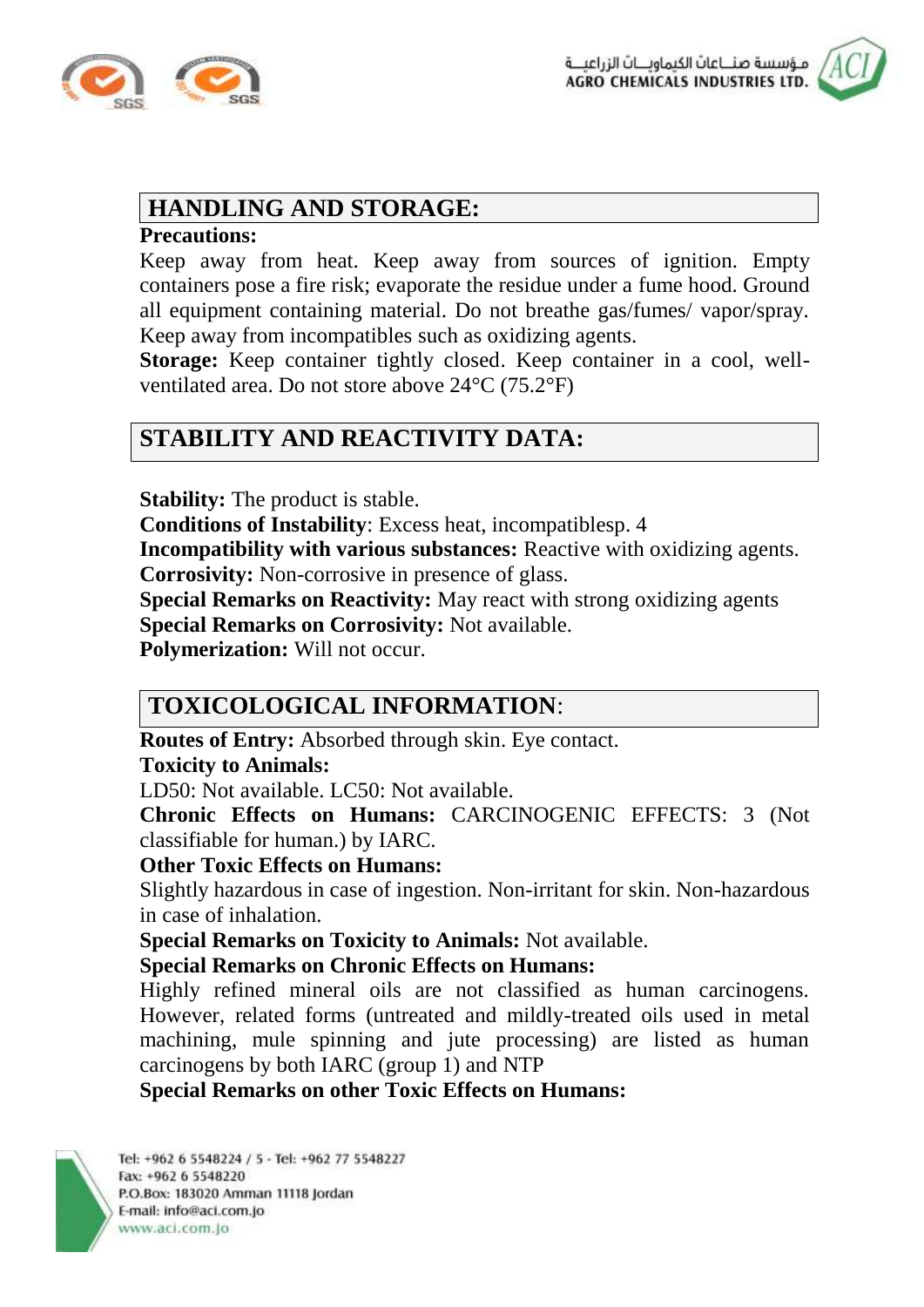



**Potential Health Effects: Skin:** This product is not expected to cause any skin irritation upon direct single or repeated and prolonged contact. However, similar chemical compositon products applied to the skin of lab animals resulted in minimal to slight dermal irritation. **Eyes:** May cause mild (minimal) eye irritation. **Inhalation:** May cause respiratory tract irritation with coughing and shortness of breath. This product has a low vapor pressure and is not expected to present an inhalation hazard at ambient conditions. Caution should be taken to prevent aerosolization or misting. If aspiration occurs, it may lead to chemical pneumonitis which is characterized by pulmonary edema and hemorrhage and may be fatal. Signs of lung involvement include increased respiratory rate, increased heart rate, and bluish discoloration of the skin. Coughing, choking and gagging are often noted at the time of aspiration Ingestion: Ingestion is relatively nontoxic unless aspiration occurs. It has laxative properties and may cause gastrointestinal tract discomfort, abdominal cramps, vomiting and diarrhea. Exposure to a large single dose or repeated small doses by inhalation, aspiration or ingestion leading to aspiration can lead to lipid pneumonia or lipid granuloma. These are low-grade, chronic localized tissue reactions which are not fatal.

# **ECOLOGICAL INFORMATION: -**

### **Products of Biodegradation:**

Possibly hazardous short term degradation products are not likely. However, long term degradation products may arise.

**Toxicity of the Products of Biodegradation:** Not available.

**Special Remarks on the Products of Biodegradation:** Not available.

# **DISPOSAL CONSIDERATIONS:**

### **Disposal Instructions:**

Dispose of waste material according to Local, State, Federal, and Provincial Environmental Regulations. Material should be recycled if possible.

### **Waste from residues / unused products**:

Dispose of in accordance with local regulations

### **Contaminated packaging:**

Empty containers should be taken for local recycling, recovery or waste disposal.